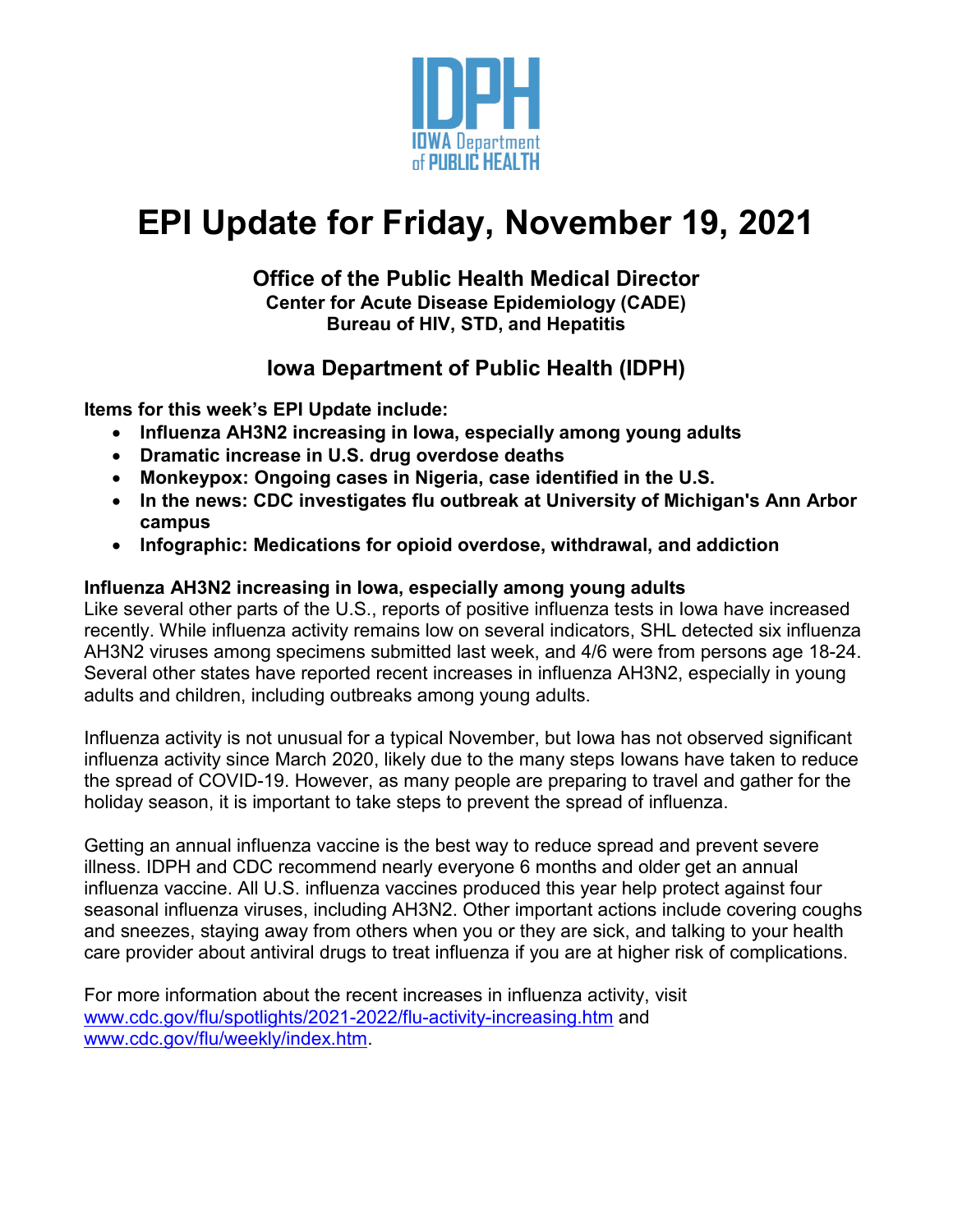# **Dramatic increase in U.S. drug overdose deaths**

According to recent provisional data from CDC, there were an estimated 100,306 drug overdose deaths in the 12-month period ending in April 2021. This is an increase of 28.5% from the 78,056 deaths during the same period the year before. The primary cause for this increase were synthetic opioids like illicit fentanyl, which were involved in over 64,000 of the predicted number of deaths during the 12-month period.

To add to the concern, synthetic opioids like illicit fentanyl are showing up in other unexpected substances. While there has been an increase in deaths involving methamphetamines and opioids together, a recent notice from Connecticut identified several overdose incidents where naloxone was required for revival of individuals who reported only using marijuana. Laboratory tests later confirmed that marijuana obtained from one of the overdose scenes tested positive for fentanyl.

IDPH encourages individuals that if you are going to use substances that may contain illicit opioids, *don't use alone* and *have Narcan available*. Using in the presence of someone else that is able to offer assistance by administering Narcan in the event of a suspected overdose can be the difference between life and death. And for those individuals who are contemplating getting help with their usage, assistance is always available by contacting Your Life Iowa at [yourlifeiowa.org](https://yourlifeiowa.org/) or calling 855-581-8111.

The view the CDC report, visit

[www.cdc.gov/nchs/pressroom/nchs\\_press\\_releases/2021/20211117.htm.](http://www.cdc.gov/nchs/pressroom/nchs_press_releases/2021/20211117.htm)

#### **Monkeypox: Ongoing cases in Nigeria, case identified in the U.S.**

CDC and the Maryland Department of Health are investigating a case of monkeypox in a traveler who returned to the U.S. from Nigeria. CDC has confirmed the patient's infection matches the strain that has been re-emerging in Nigeria since 2017. The person is currently in isolation in Maryland.

CDC and public health partners are working to contact airline passengers and others who may have been in exposed to the patient. Travelers on the U.S. flight were required to wear masks on the plane as well as in U.S. airports due to the ongoing COVID-19 pandemic. Therefore, it's believed the risk of spread of monkeypox via respiratory droplets on planes is low.

There is currently no indication that any Iowan was exposed to this individual.

Health care providers should remain vigilant to poxvirus-like lesions, particularly among travelers returning from Nigeria. Please report suspected cases to IDPH immediately by calling 515-242-5935 during business hours or 515-323-4360 outside of business hours

Monkeypox is a rare but potentially serious viral illness that typically begins with flu-like illness and swelling of the lymph nodes and progresses to a widespread rash on the face and body. Monkeypox re-emerged in Nigeria in 2017 after more than 40 years with no reported cases. Since 2017, 218 cases have been confirmed in Nigeria and eight cases have been reported in travelers from Nigeria, including a case in Texas in July 2021 and the current case.

For more information about monkeypox, visit [www.cdc.gov/poxvirus/monkeypox/index.html.](http://www.cdc.gov/poxvirus/monkeypox/index.html)